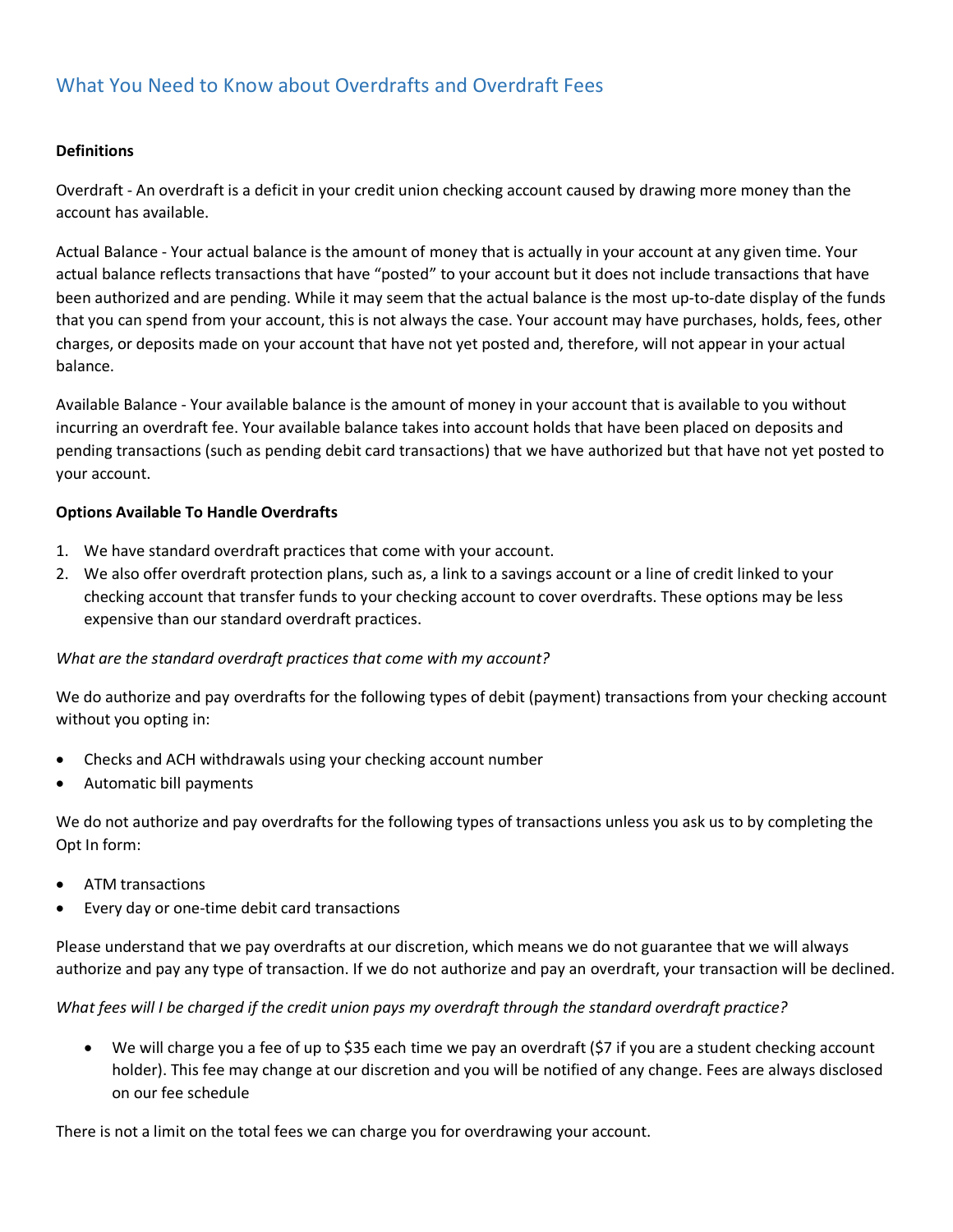#### *What are everyday (one-time) debit card transactions?*

Everyday debit card transactions are transactions completed by your use of a debit card to pay for merchandise, services, or some other item at a single point in time. The debit card may be used at a physical location, such as a grocery store, through an on-line transaction, through a linked mobile phone transaction, or in a telephone transaction.

# *What if I want OU Federal Credit Union to authorize and pay overdrafts on my ATM and everyday debit card transactions?*

If you want us to authorize and pay overdrafts on ATM and everyday debit card transactions, there are several options available. You can access the Opt In form in the Forms section of the website. Once the completed form is received, you will receive a confirmation letter. You can also call us at 405-325-2211 or visit a branch location for more information.

## *What balance is used to determine if my checking account is overdrawn?*

Your checking account has two kinds of balances: the "actual" balance and the "available" balance. You can review both balances when you review your account online, at an ATM, by phone, or at a branch. We use your available balance when determining whether a transaction will cause your account to overdraw and for charging overdraft fees.

The information below explains how your checking account balance works – including the differences between your actual balance and your available balance.

## *What is the difference between my actual balance and my available balance?*

Your available balance reflects any authorization holds or deposit holds and is used by us to determine available funds when additional transactions attempt to clear your account. The balance we use as transactions clear is called your available balance and includes all items that have cleared your account up to that point and reflects pending items on hold. If your available balance is not sufficient to cover a transaction, we may pay the item and charge you an overdraft fee. An overdraft fee may be charged even though your actual balance indicates a positive amount.

## *What is an example of an overdraft fee for insufficient available balance?*

If your actual balance and available balance are both \$100 and you swipe your debit card at a restaurant for \$35, a hold is placed on your account and your available balance will be reduced to \$65. Your actual balance is still \$100 because the transaction has not yet posted to your account. If a check that you had previously written for \$75 clears through your account before the restaurant charge is sent to us for processing, you will incur an overdraft fee. This is because your available balance was \$65 when the \$75 check was paid. In this case, we may pay the \$75 check and charge you an overdraft fee. The overdraft fee will also be deducted from your account, further reducing your balance.

## *What is a debit card authorization hold?*

When you use your debit card, merchants use electronic networks to verify your account balance and obtain authorization from your credit union prior to completing each transaction. Depending on the type of transaction, there may be debit card authorization holds placed on your account until the debit transaction is paid from your account.

When you use your debit card to conduct a Signature or "Credit" transaction (i.e., you do not enter your PIN), the merchant sends us the amount, usually the purchase total, for authorization. This amount is placed on hold and removed from your available balance immediately. The hold is released after approximately 72 hours or when the transaction clears, whichever comes first. The hold helps determine the available balance on your account.

*Will debit card authorization holds apply to all my purchases?*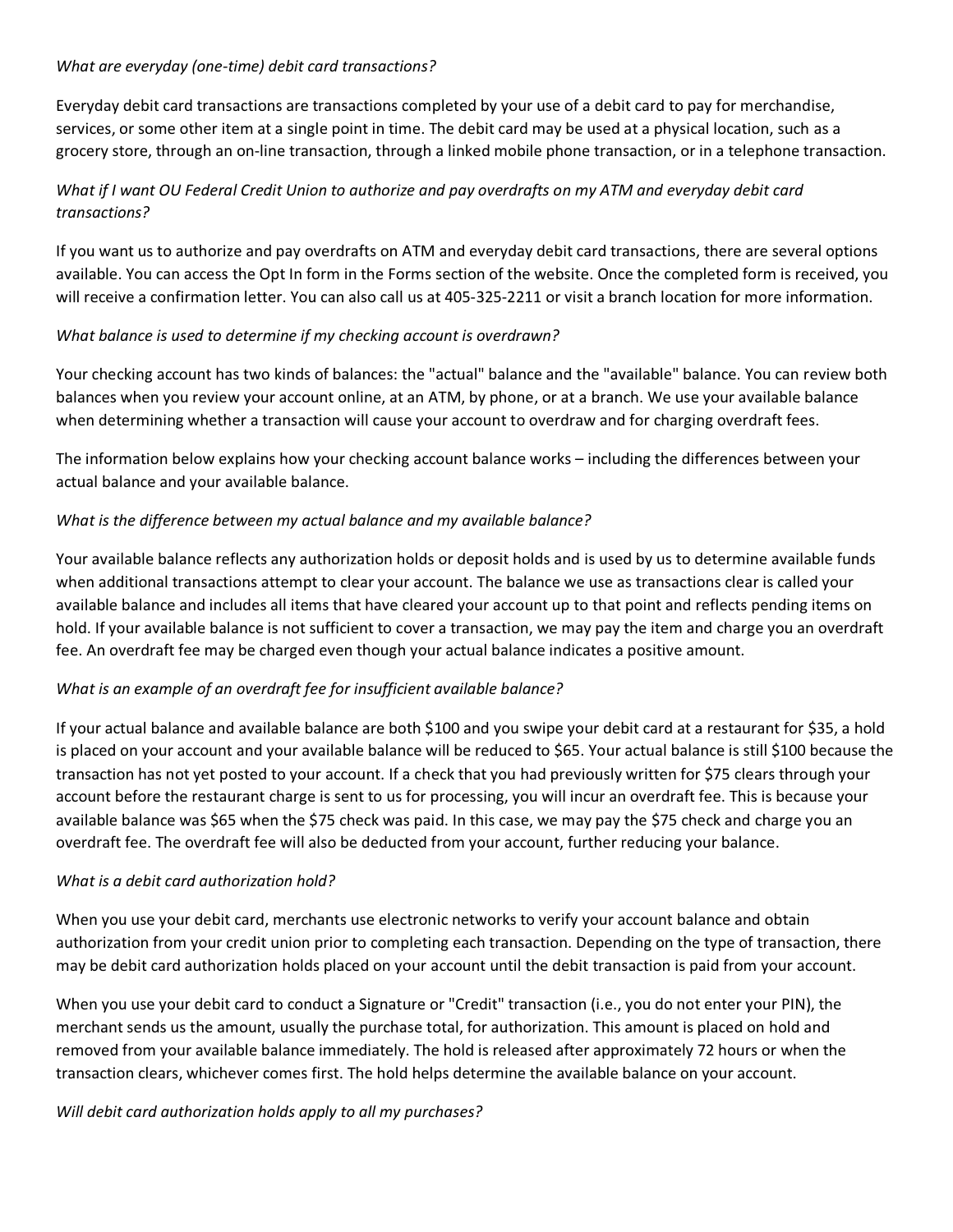No, debit card authorization holds only apply to debit card transactions when you sign your name or do not enter a PIN. For example, a debit card purchase made at a restaurant or with an online merchant would be treated as a Signature/Credit transaction and would be subject to an authorization hold. Debit card purchases and ATM withdrawals made using a PIN subtract the funds immediately from your account (except for when you use your PIN at a gas station).

# *Will the debit card authorization hold equal the final amount of the transaction?*

Not for all transactions. Some transactions require a merchant to obtain authorization prior to the full amount of the transaction being known. A common example is a transaction conducted at a restaurant that is paid with a debit card as a Signature/Credit transaction where the merchant completes the transaction for the cost of the meal and then you add the tip to the transaction after the initial transaction has been authorized. A second authorization will not be completed and the debit card authorization hold amount will be for the cost of the meal, but the final amount of the debit transaction that will post to your account will be for the cost of the meal plus the tip.

Another example is a Signature/Credit transaction completed at a gas station. The gas station merchant will typically request authorization for a nominal amount, say \$5, prior to the transaction being authorized, since neither you or the gas station merchant knows the exact amount of the transaction. A second authorization will not be processed by the gas station merchant and the debit card authorization hold amount will be for \$5, but the final amount of the debit transaction will be for the actual cost of transaction.

## *How are transactions posted to my account?*

There are two main types of transactions in your account–credits (deposits) of money into your account and debits (payments or withdrawals) out of your account. It is important to understand how each transaction is handled so that you know how much money you have available for use in your checking account.

The information below describes how we handle credits and debits to your account and the resulting impact on your available balance. The information is a general description of how certain types of transactions are posted. We may receive multiple deposit and withdrawal transactions on your checking account in many different forms throughout each day. This means that you may be charged more than one overdraft fee if we pay multiple transactions when your account is overdrawn.

## *What are debits (payments or withdrawals)?*

You can make several types of debit transactions from your account. There are many ways transactions are presented for payment by merchants and other financial institutions and we are not necessarily in control of when transactions are received and posted to your account.

The order in which debit transactions are paid from your account might not be the same as the order in which you completed those transactions. For example, when you write a check to pay a merchant, the merchant might not present the check to us for payment until several days later.

Debits are paid in the following order:

- 1. We generally pay the following debit transactions on the date and time that they occur and are posted in the order they are received:
	- � Transfers initiated through Online Banking, Mobile Banking, or Telephone
	- Return deposit items
	- � ATM transactions
	- Point-Of-Sale (POS) debit card transactions
	- In-person wire transfers